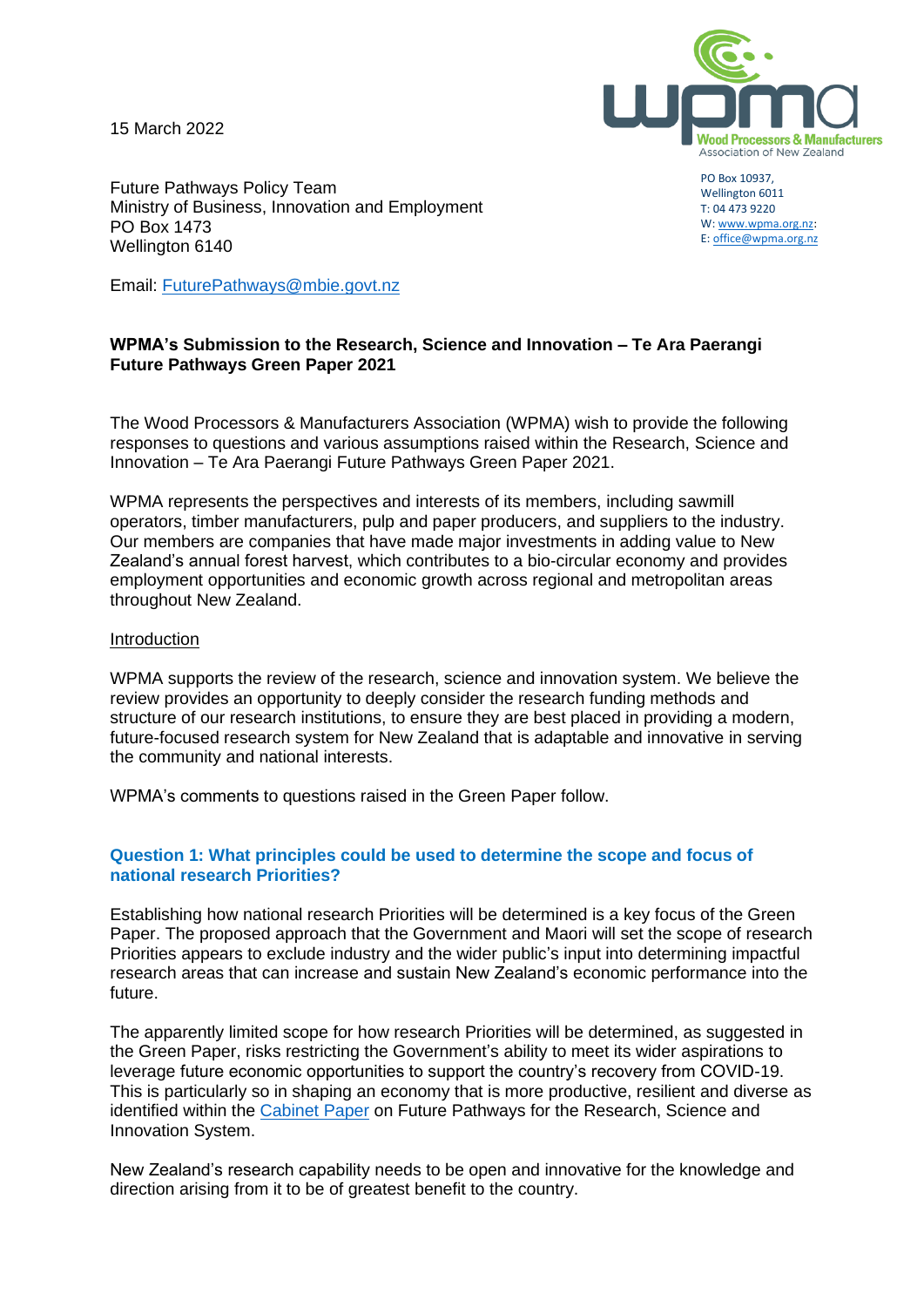The complex and interdependent challenges central to New Zealand's future, including the transformation of traditional sectors within the economy and to support the growth of knowledge intensive industries (e.g. advance manufacturing), requires research Priorities to be set in conjunction with industry and/or end users who are expected to take new technologies and innovations arising from research activities through to development and/or commercialisation.

Industry or, in the case of 'public interest', the end users of research outcomes are arguably better placed to assess the practicality and economic value of setting research Priorities. End users also have an important role in informing researchers where existing research programmes need be adapted or tilted to better reflect changing market conditions and community dynamics in real time, or where other potential opportunities have been discovered (covered further under Question 9).

Engagement with industry and/or end users will enable the Government to groundtruth and test new areas of research endeavour in helping guide the research Priorities. This groundtruthing will be difficult to achieve if research Priorities are determined in isolation of such feedback and direct input.

# **Question 2: What principles should guide a national research Priority-setting process?**

As mentioned, identifiable end users, including industry and investors, should be actively engaged in providing a broader perspective in setting research Priorities and in determining their immediate and enduring impact on the economy and wider community. The mechanics of how this process is instigated requires careful consideration if we are to create a modern future-focused research system for New Zealand.

The principles to guide national research Priority-setting processes should include some of these elements:

- Recognise the obvious and wider societal benefits of a robust and innovative economy through explicit involvement of industry experts (panels) and/or intended end users of the research outputs in establishing research Priorities;
- Focus on Priority areas of identifiable problems where New Zealand already has a comparatively unique interest or a relative strength and depth of research expertise;
- Identify a probable and clearly defined pathway from research outputs to market and/or the intended use of research from Priority areas;
- Make an assessment of how unique or innovative the research area is to determine whether research institutions should lead or possibly support existing research already occurring offshore; and
- Encourage the ability to contribute apolitically to far-sighted and occasionally controversial discussions in areas that may be inhibiting research development in achieving wider economic and societal aspirations, such as the role of genetic modification in improving biological systems, pest management, etc.

#### **Question 3: How should the strategy for each national research Priority be set and how do we operationalise them?**

We agree that the operation of research Priorities has to consider the needs and aspirations of relevant stakeholders without limiting the real value of research in being forward-looking and using the best research techniques and up-to-date knowledge available. We therefore question how the leadership and governance structure for research Priority areas will function effectively in practice, particularly with that of other research institutions that operate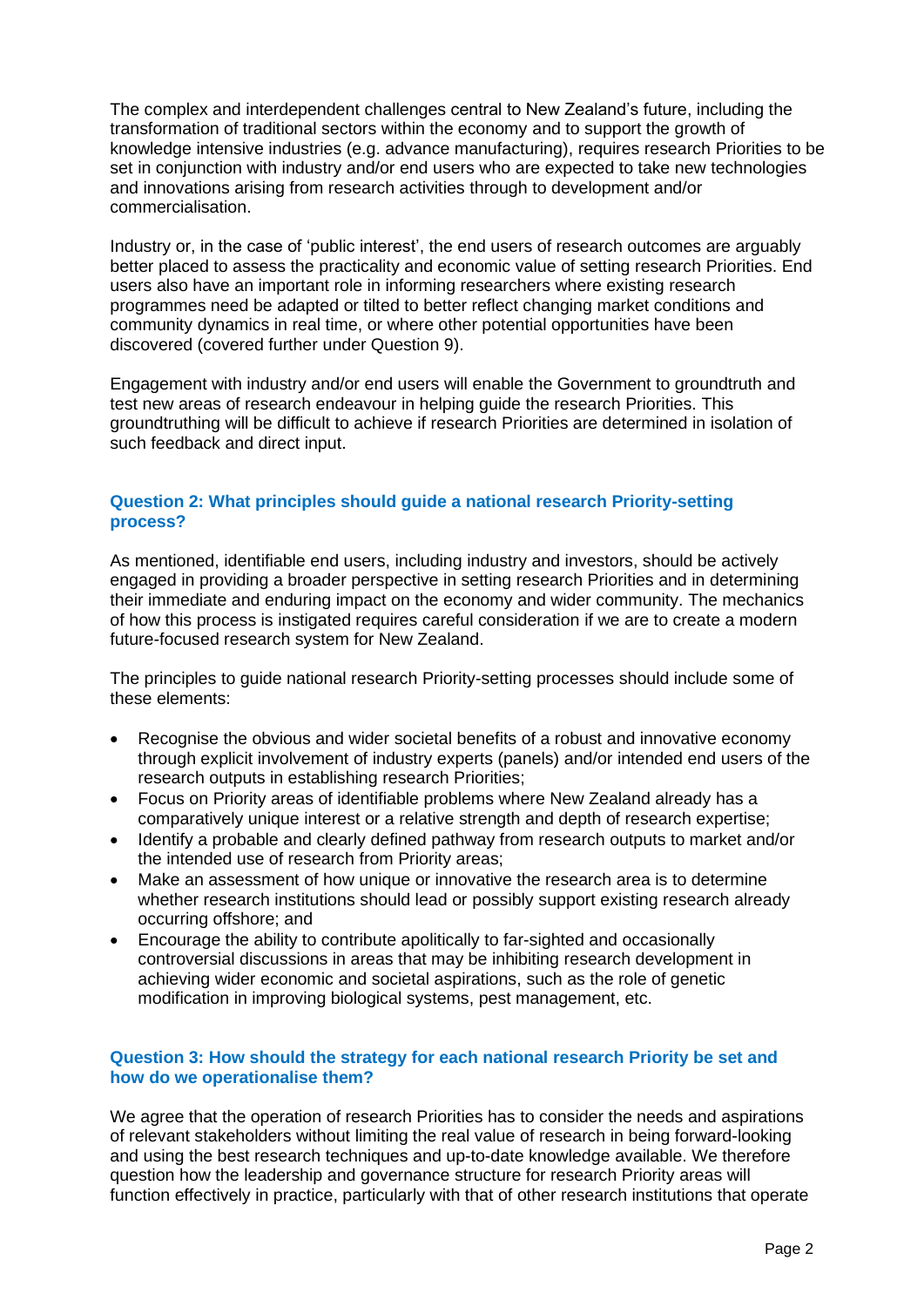their own leadership and governance structures focused on working for the best and sole interests of their own institutions (as would be reasonably expected by their government owners). Effective operationalisation of research Priorities requires a clear system of adjudication for potentially competing and (at times) mutually exclusive areas of research.

Based on insights from other countries identified within the Green Paper, it is noted that strong research leadership of work programmes is the most critical success factor in ensuring research Priorities are best supported. We suspect this strong leadership is more achievable where larger and fewer research institutions are present in those countries.

By spreading research Priorities' leaders (and governance structures) too thinly across the large number of research institutions that exist in New Zealand (often undertaking similar types of research), their impact and effectiveness will diminish and undermine the ability to achieve the broader objectives outlined in the Green Paper.

To be successful, aligning research Priorities directly with research institutions that have comparative strength and research capability is likely to achieve the types of objectives being sought by the Government. This would also provide greater accountability between the respective leadership and governance teams of research institutions and Priority groups, as well as clarity and confidence to intended industry and end users of the research outcomes.

## **Question 9: How do we design collaborative, adaptive and agile research institutions that will serve current and future needs?**

We would be very supportive of a research system that is collaborative, adaptive and agile. However, the competitive nature of the existing research funding system severely limits the ability to achieve this goal.

Building greater collaborative arrangements with research institutions, industry and/or end users is critical if research outputs are to be picked up and applied in areas of intended use. Unfortunately, the transfer of research outcomes for publicly-funded research programmes can be poor as researchers are not normally funded to undertake extension-based activities, or more often than not they have moved on to apply for the next research grant (covered further under Question 13).

To design a more adaptive and agile research system, a higher tolerance for risk in the investment of research is necessary. This requires government-funded programmes to accept higher levels of risk in the way they invest in and sustain these research projects, particularly if targeted at new and leading-edge research fields of endeavour. However, this is often difficult to achieve within research institutions with scarce resources and capability. This difficulty has been referred to within the Green Paper (p. 57) where it notes that larger and more financially resilient institutions may have greater agility in responding to government priorities, industry demands and emerging opportunities .

To design collaborative, adaptive and agile research institutions in the future, a fundamental reset is required in the way publicly-funded research programmes operate. This would need to include some of these elements:

- Objectively focusing on research areas of particular or unique interest to New Zealand where we hold comparative strength and research expertise;
- Having longer-term investment horizons to provide research institutions with the confidence to develop and build research capability in target areas of national interest;
- Clearly articulated long-term (20-year) aspirations for New Zealand; and
- Learning from and adapting research findings occurring globally where the aspiration of peoples and economies are the similar.